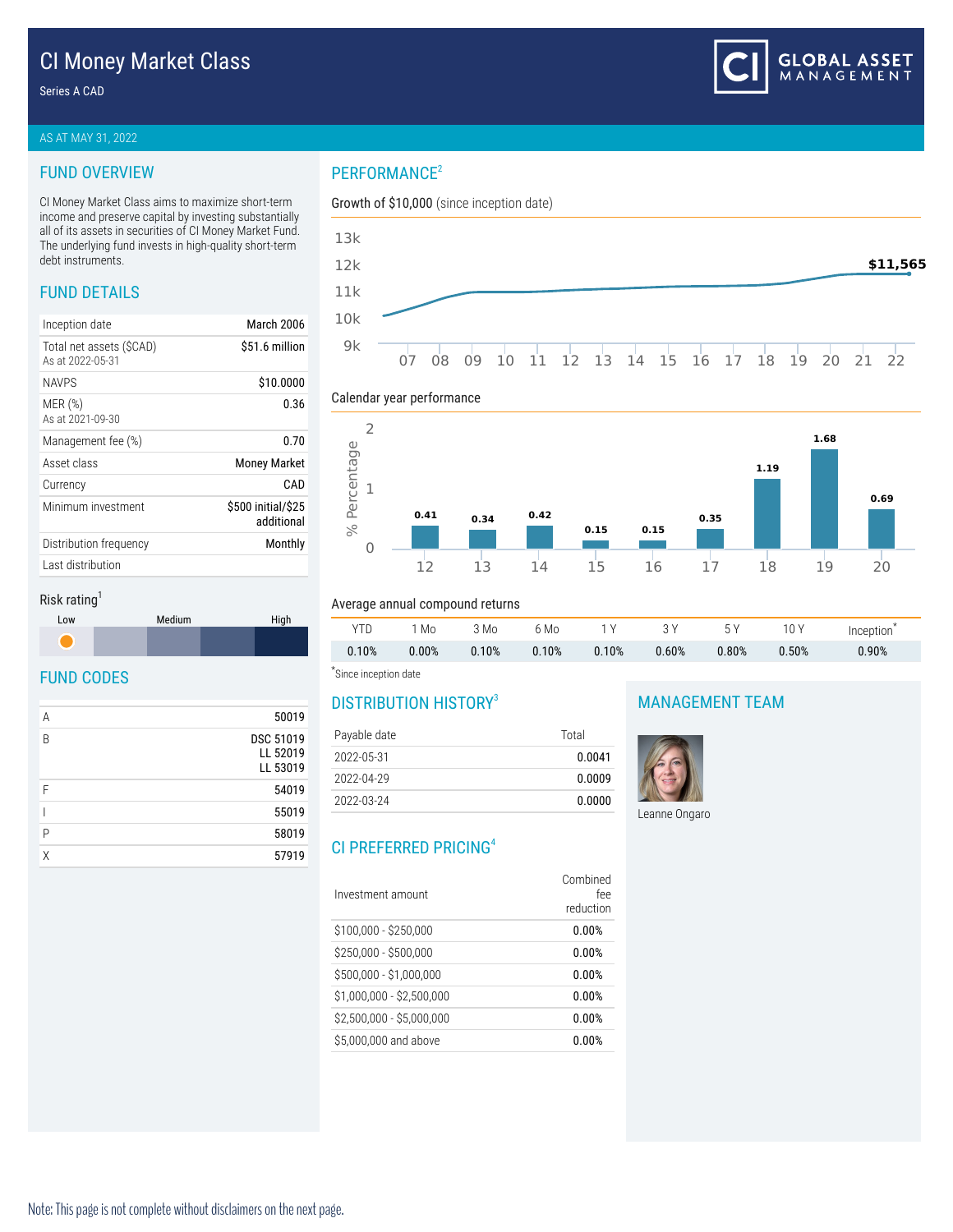# CI Money Market Class

Series A CAD



# AS AT MAY 31, 2022

# PORTFOLIO ALLOCATIONS<sup>5</sup>

| Asset allocation         | %)                             | allocation<br>Secto      | $\%$ , | Geographic allocation | '%)         |
|--------------------------|--------------------------------|--------------------------|--------|-----------------------|-------------|
| Cash and Equivalents     | 86.72                          | Cash and Cash Equivalent | 86.    | Canada                | 100.00<br>. |
| Canadian Corporate Bonds | 13.28<br>********************* | Fixed Income             | 3.28   |                       |             |
|                          |                                |                          |        |                       |             |

# TOP HOLDINGS

| ושו                         | Sector      | 0۷ /       |
|-----------------------------|-------------|------------|
| <b>טטאוועבעו</b>            | .           | $\sqrt{0}$ |
| l Monev Market Fund Class I | Mutual Fund | 99.99%     |